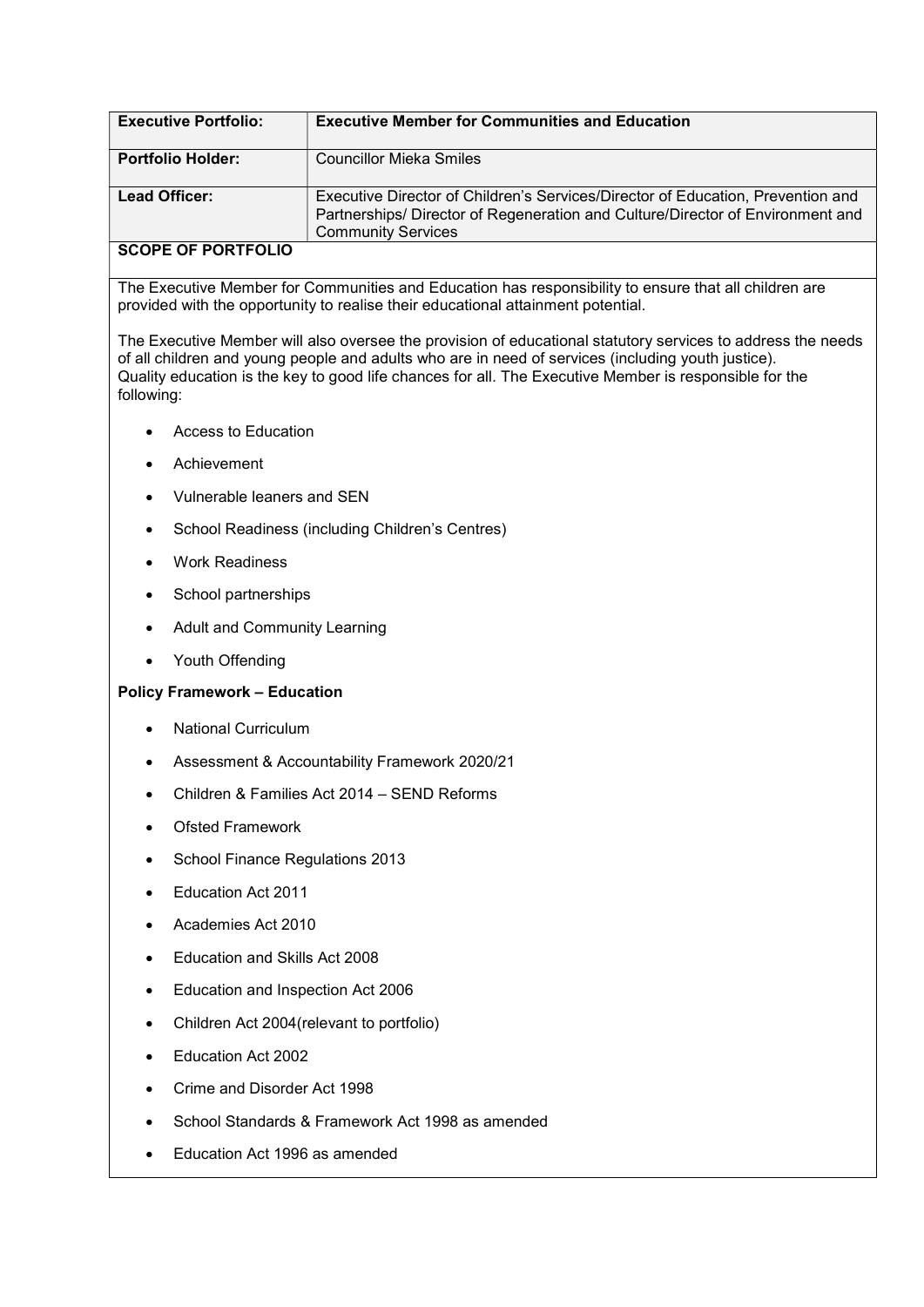- Statutory Framework for Early Years Foundation Stage
- Apprenticeships, Skills, Children and Learning Act 2009
- Early Years Foundation Statutory framework
- Crime and Disorder Act 1998

#### Other Plans and Strategies - Education

- Children and Young People's Plan
- Education and Priorities Strategy
- School Effectiveness Strategy
- 14-25 Strategy
- Vulnerable Learners Strategy
- Children's Services Improvement Plan
- Capital Strategy & Asset Management Plan (Schools)
- Scheme for Financing Schools
- Adult Learning Plan
- Youth Employment Strategy
- Special Educational Needs and Disability Reforms
- School Improvement Strategy
- $\bullet$  Healthy Child Programme (5 19) (including School Nursing service)
- School Improvement Strategy
- Youth Justice Plan
- SEND Strategy
- Inclusion Strategy

## Service Functions – Education

- **•** Advisory Service
- Special Educational Needs & Pupil Support
- Parent Partnership/Choice Advice
- Cleveland Unit nursery and child assessment centre
- Reduce first time entrants to criminal justice system (young people)
- Reduce reoffending (young people)
- Education Psychology
- Peripatetic Sensory Impairment Service (lead for joint arrangement)
- Pupil Referral Units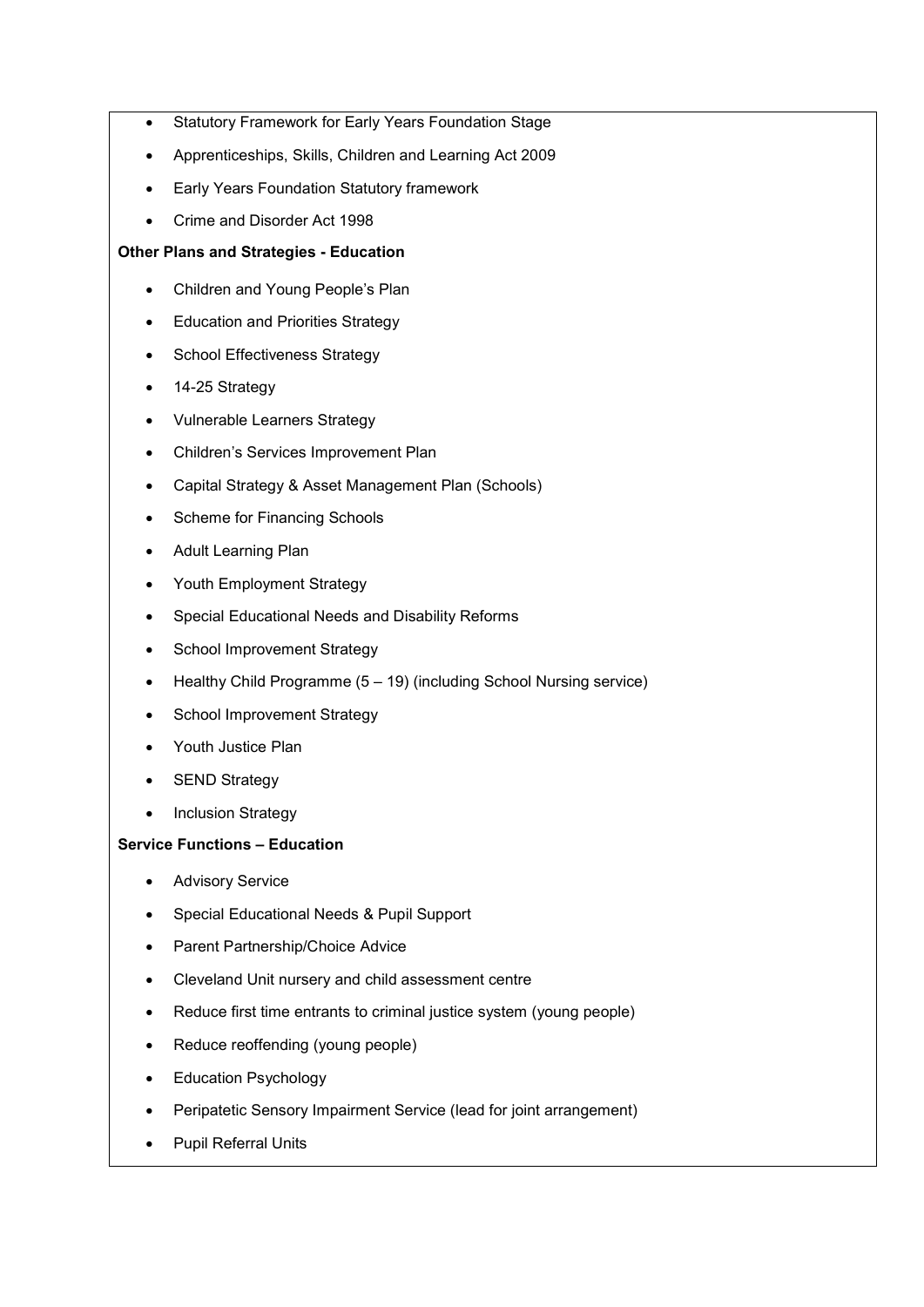- Home & Hospital Education Service
- Virtual School for Looked After Children
- **•** Ethnic Minority Achievement Service
- Traveller Education Service (lead for joint arrangement)
- Attendance & Child Employment Licensing
- School Admissions
- Governor Development Service
- School Business Relationship Management
- School Place Planning/School Organisation
- Capital Programme management (Schools)
- Middlesbrough Achievement Partnership support
- Community Learning and Employability
- Promote educational excellence for all children and young people
- Tackle underperformance
- Education of vulnerable children
- Special educational needs
- Strategic School place planning
- Liaison with education partners
- Skills Development
- School organisation
- Place planning
- Admissions
- Attendance
- Attainment
- SEN
- Cleveland Unit
- Sensory impairment
- Complimentary Education
- Adult and community learning

The Executive Member for Communities and Education also has responsibility for strengthening the town's cultural sector and creating safer communities, in accordance with the Mayor's Priorities. The Executive Member for Communities and Education will also have responsibility for:

• Services to support vulnerable people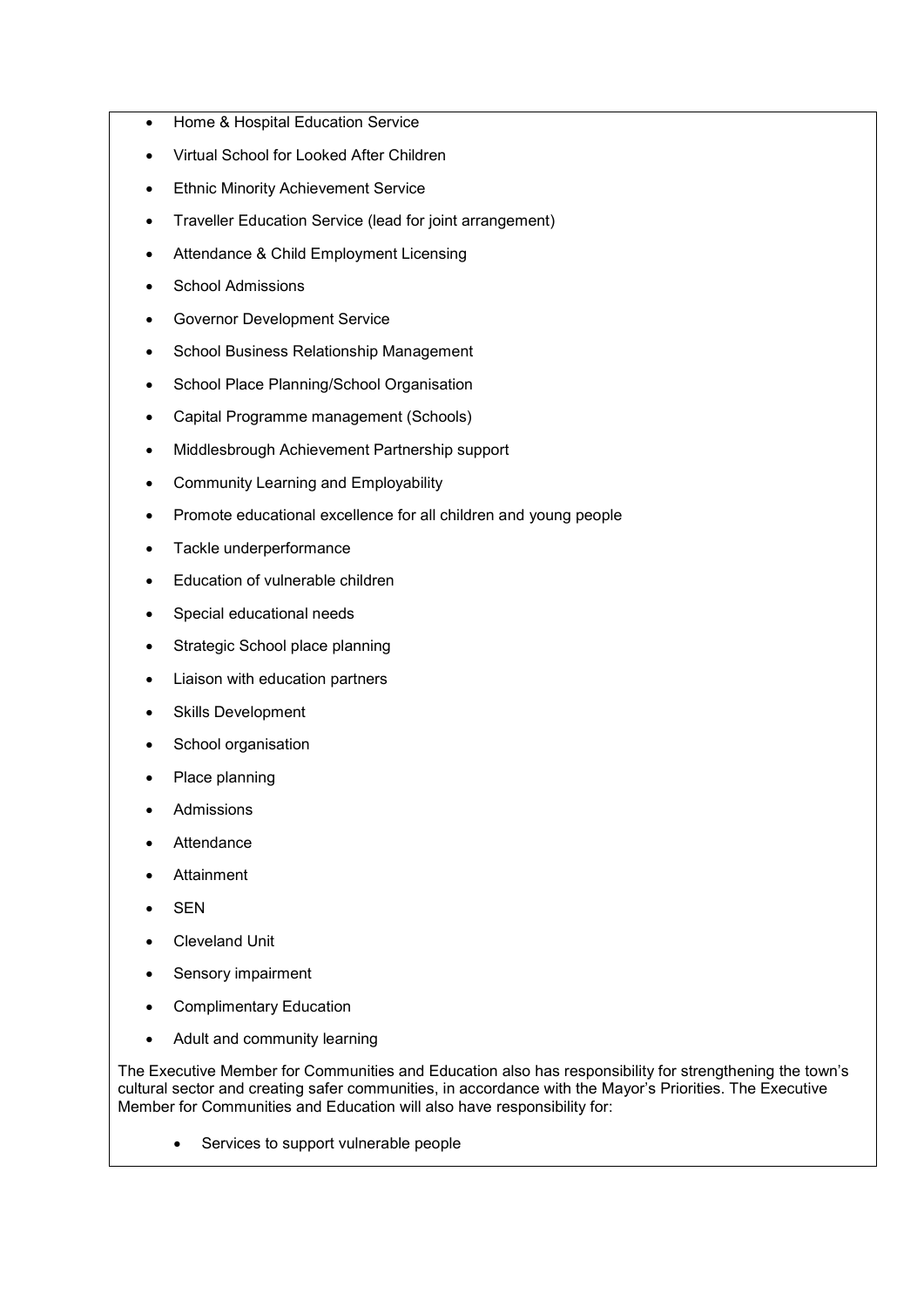- Community Safety and Community Development
- Empowering communities and individuals to access opportunities
- Supporting people into employment
- Cultural Strategy
- Migration and Asylum Seekers
- Welfare Rights
- Corporate Equality and Diversity Policy

### Policy Framework – Communities

- Voluntary Sector
- Strategic Approach to Addressing Poverty
- Community Safety including Law and Order Issues
- Community Development
- Community Hub Development
- Civil Contingencies Act 2004
- Crime and Policing Act 2014
- Human Rights Act
- Cultural Strategy

## Service Functions – Communities

- Myplace
- Community Hubs
- Libraries and Archives
- Community Safety
- Street Wardens
- Neighbourhood Safety
- Migration and Asylum Seekers
- Volunteering
- Welfare Reform
- Diversity (including Asylum Seekers / Refugees and Community Cohesion)
- Neighbourhood Working
- Events Management
- Town Hall and Theatre
- Museums